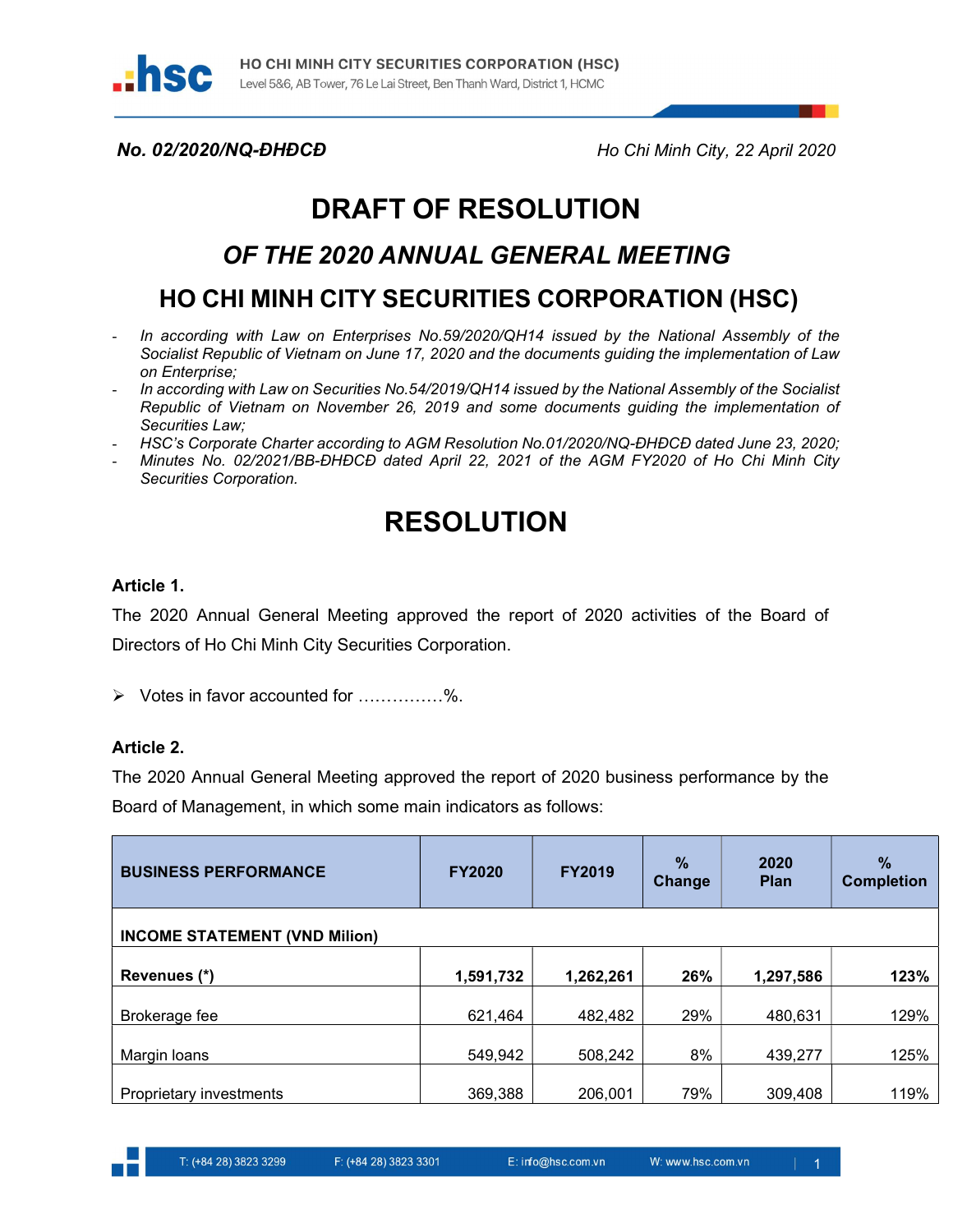| <b>BUSINESS PERFORMANCE</b>                    | <b>FY2020</b> | <b>FY2019</b> | $\frac{9}{6}$<br>Change | 2020<br>Plan | $\%$<br><b>Completion</b> |  |  |  |
|------------------------------------------------|---------------|---------------|-------------------------|--------------|---------------------------|--|--|--|
| Financial advisory services                    | 37,741        | 53,628        | $-30%$                  | 66,282       | 57%                       |  |  |  |
| Other revenues                                 | 13,196        | 11,908        | 11%                     | 1,987        | 664%                      |  |  |  |
| Operating expenses (*)                         | 931,518       | 730,950       | 27%                     | 730,702      | 127%                      |  |  |  |
| Profit before tax                              | 660,305       | 531,406       | 24%                     | 566,883      | 116%                      |  |  |  |
| <b>Profit after tax</b>                        | 530,452       | 432,565       | 23%                     | 453,507      | 117%                      |  |  |  |
| <b>BALANCE SHEET AT THE YEAR END (VND mil)</b> |               |               |                         |              |                           |  |  |  |
| <b>Total assets</b>                            | 12,488,828    | 7,488,678     | 67%                     | 7,227,580    | 173%                      |  |  |  |
| <b>Total equity</b>                            | 4,440,355     | 4,304,143     | 3%                      | 4,390,450    | 101%                      |  |  |  |
| <b>FINANCIAL INDICATORS</b>                    |               |               |                         |              |                           |  |  |  |
| Return on average assets (ROA)                 | 5.3%          | 6.8%          |                         | 6.2%         |                           |  |  |  |
| Return on average equity (ROE)                 | 12.1%         | 11.7          |                         | 10.8%        |                           |  |  |  |
| <b>PER SHARE FINANCIAL INDICATORS</b>          |               |               |                         |              |                           |  |  |  |
| Number of outstanding shares                   | 305,041,845   | 305,516,173   | 0%                      | 305,589,673  | 100%                      |  |  |  |
| Earnings per share EPS - VND                   | 1,738         | 1,596         | 9%                      | 1,482        | 117%                      |  |  |  |
| Book value per share - VND                     | 14,557        | 14,088        | 3%                      | 13,725       | 106%                      |  |  |  |

Votes in favor accounted for …………..%.

## Article 3.

The 2020 Annual General Meeting approved 2021 business plan with the following assumptions:

| <b>Items</b><br>(VND million) | <b>2021 Plan</b> | 2020 Actual | $\%$<br><b>Change</b> | Q1/2021 |
|-------------------------------|------------------|-------------|-----------------------|---------|
| <b>Revenues</b>               | 2,668,634        | 1,591,732   | 68%                   | 747,445 |
| Brokerage fees                | 1,035,791        | 621,464     | 67%                   | 322,880 |
| Margin Ioans                  | 973,236          | 549,942     | 77%                   | 208,871 |
| Proprietary investments       | 564,607          | 369,388     | 53%                   | 207,610 |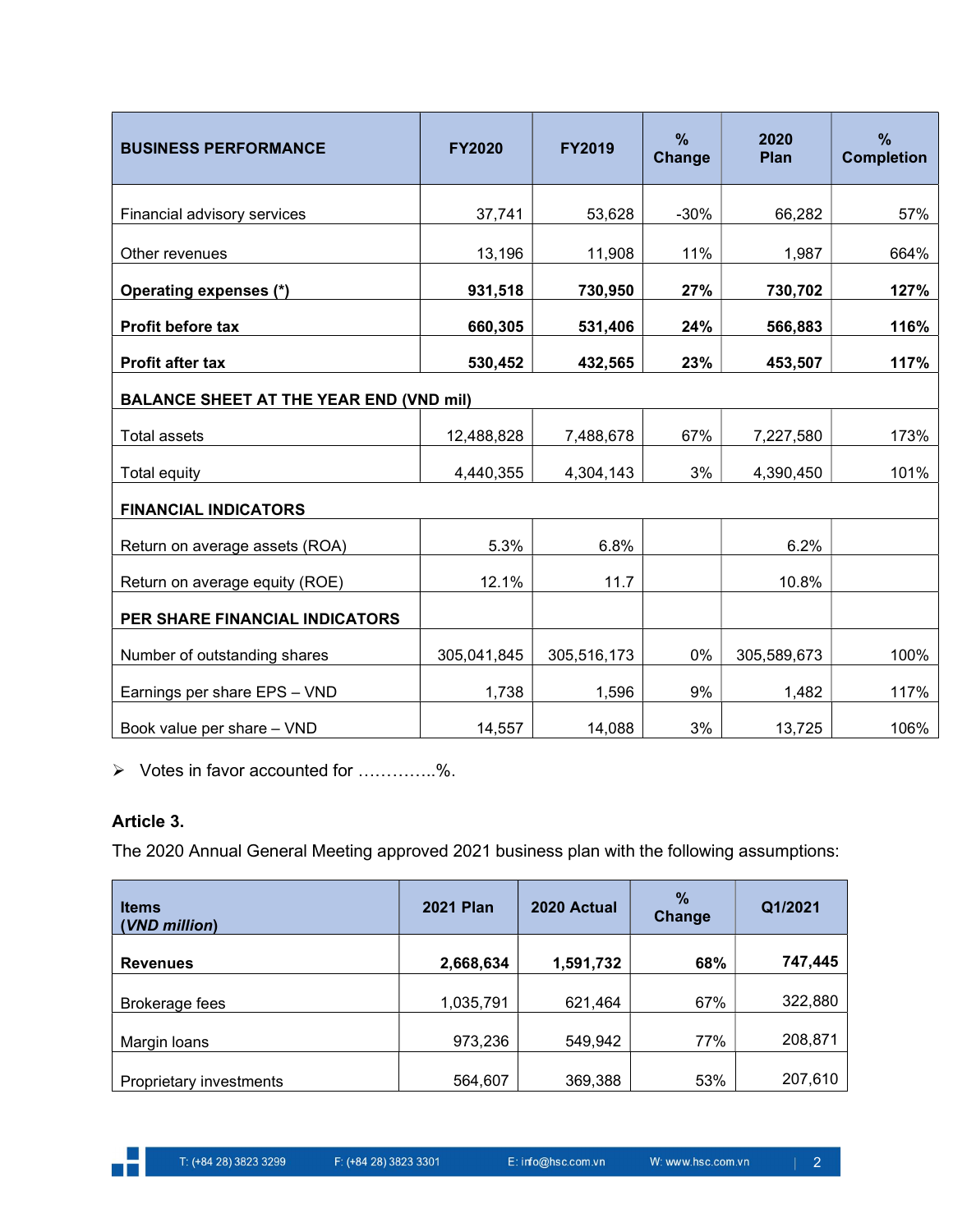| <b>Items</b><br><b>VND million)</b> | <b>2021 Plan</b> | 2020 Actual | $\%$<br>Change | Q1/2021 |
|-------------------------------------|------------------|-------------|----------------|---------|
| Financial advisory services         | 80,000           | 37,741      | 112%           | 5,084   |
| Other revenues                      | 15,000           | 13,196      | 14%            | 3,000   |
| <b>Operating expenses</b>           | 1,465,326        | 931,518     | 57%            | 344,445 |
| <b>Profit before tax</b>            | 1,203,308        | 660,214     | 82%            | 403,000 |
| <b>Profit after tax</b>             | 962,646          | 432,565     | 123%           | 322,400 |
| Return on average equity (ROAE)     | 17.1%            | 12.1%       |                | 7.0%    |
| Earnings per share EPS - VND        | 2,093            | 1,738       | 20%            | 1,054   |
| Book value per share - VND          | 15.184           | 14.557      | 4%             | 15,576  |

Votes in favor accounted for ……………%.

#### Article 4.

The 2020 Annual General Meeting approved the report of the Supervisory Board on Company's operation 2020.

Votes in favor accounted for…………..%.

## Article 5.

The 2020 Annual General Meeting approved the Audited Financial Statements for the year ended

31 December 2020 including:

- Report of the Board of Managers;
- Independent Auditors' Report;
- Balance sheet as at 31 December 2020;
- Income Statement for the year ended 31 December 2020;
- Cash flow statement;
- Statement of changes in equity;
- Notes to the financial statements,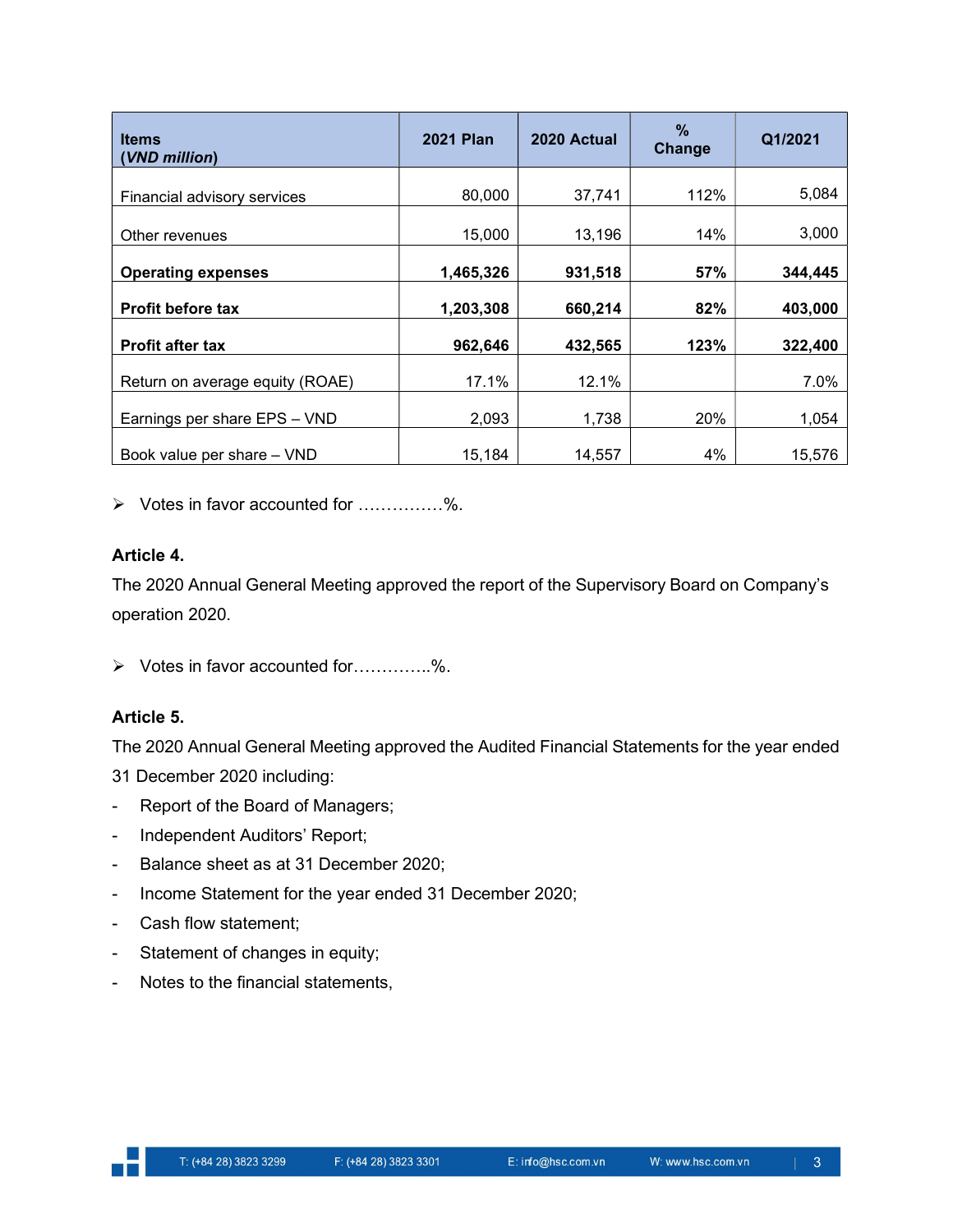In which:

Some key items in the FY2020 Financial Statements of HSC are as below:

Unit: Viet Nam Dong

| No. | <b>Items</b>      | <b>FY2020 Performance</b> | <b>FY2019 Performance</b> |
|-----|-------------------|---------------------------|---------------------------|
|     | Total assets      | 12,488,827,553,087        | 7,488,678,629,348         |
| 2   | Net revenue       | 2,249,516,671,671         | 1,562,250,773,160         |
| 3   | Profit before tax | 660,305,435,709           | 531,405,779,182           |
| 4   | Profit after tax  | 530,451,694,165           | 432,564,918,377           |

Votes in favor accounted for……………%.

#### Article 6.

The 2020 Annual General Meeting approved the FY2020 final cash dividend:

- Name of securities: Share of Ho Chi Minh City Securities Corporation (HCM)
- Type of share: Ordinary share
- Par value: VND 10,000/ share
- Charter capital: VND 3,058,822,630,000
- Dividend pay-out rate: 7% of par value (equivalent to VND 700 per share)
- Payment method: In cash
- Implementation time:
	- **Expected record date: May 06, 2021**
	- **Expected payment date: May 20, 2021**
- Personal income tax (PIT): The AGM authorizes the BOD to deduct the PIT of the shareholders for the dividend income, and on behalf of the shareholders, HSC will pay their deducted PIT to the Tax authority in accordance with the law regulations.
- Votes in favor accounted for …………….%.

## Article 7.

The 2020 Annual General Meeting approved the FY2021 dividend plan of HSC:

- Dividend rate: The AGM authorizes the BOD to decide FY2021 dividend rate based on HSC's financial performance at the dividend payment time, in which the expected FY2021 dividend payout rate about 12% (equivalent to VND1,200 per share).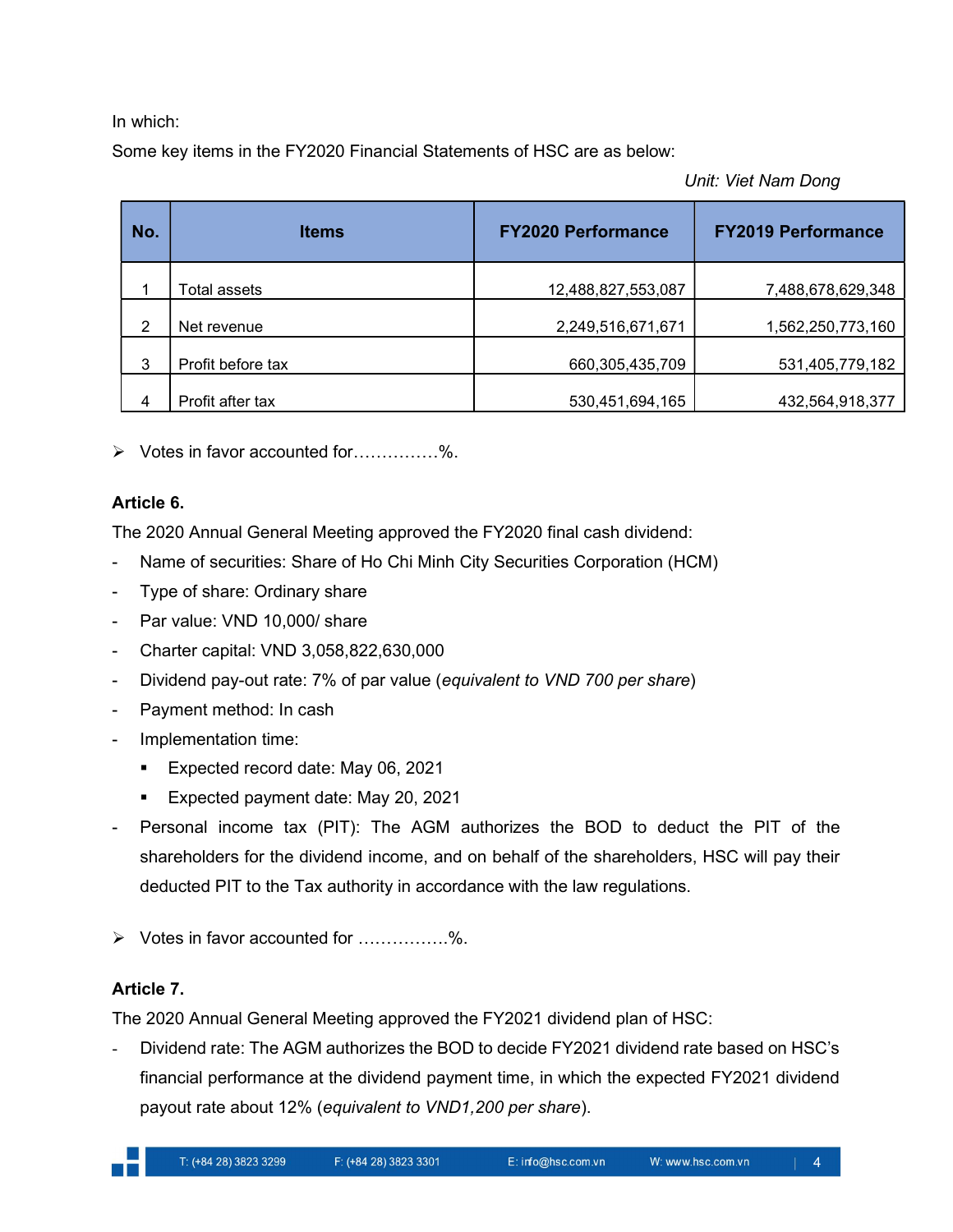- Payment method: In cash
- Implementation time: The AGM authorized the BOD to choose the suitable date for paying the FY2021 dividend.
- Personal income tax (PIT): The AGM authorizes the BOD to deduct the PIT of the shareholders for the dividend income, and on behalf of the shareholders, HSC will pay their deducted PIT to the Tax authority in accordance with the law regulations.
- Votes in favor accounted for……………….%.

#### Article 8.

The 2020 Annual General Meeting approved the FY2020 profit distribution plan of HSC, which is set out below:

|                | <b>ITEMS</b>                                                                    |                                  | <b>FY2020 PERFORMANCE</b> | <b>FY2019 PERFORMANCE</b>     |                     |
|----------------|---------------------------------------------------------------------------------|----------------------------------|---------------------------|-------------------------------|---------------------|
| <b>No</b>      |                                                                                 | $%$ of<br>profit<br>after<br>tax | <b>AMOUNT (VND)</b>       | $%$ of<br>profit<br>after tax | <b>AMOUNT (VND)</b> |
| ı              | <b>PROFIT BEFORE TAX</b>                                                        |                                  | 660,305,435,709           |                               | 531,405,779,182     |
| $\mathbf{II}$  | PROFIT AFTER TAX                                                                | 100%                             | 530,451,694,165           | 100%                          | 432,564,918,377     |
| III            | PROPOSED PROFIT AFTER TAX<br><b>DISTRIBUTION</b>                                | 84.01%                           | 445,617,968,125           | 99.81%                        | 431,760,408,357     |
| $\mathbf{1}$   | Appropriation to Equity Funds                                                   | 13.50%                           | 71,610,978,712            | 13.50%                        | 58,396,263,981      |
|                | Supplementary capital reserve                                                   | 5.00%                            | 26,522,584,708            | 5.00%                         | 21,628,245,919      |
|                | Compulsory reserve fund                                                         | 5.00%                            | 26,522,584,708            | 5.00%                         | 21,628,245,919      |
|                | Welfare and reward fund                                                         | 3.50%                            | 18,565,809,296            | 3.50%                         | 15, 139, 772, 143   |
| $\overline{2}$ | Cash dividend payment                                                           | 69.01%                           | 366,050,214,000           | 84.81%                        | 366,875,670,600     |
|                | Interim dividend (5% of per value)                                              | 28.75%                           | 152,520,922,500           | 35.31%                        | 152,758,086,500     |
|                | Proposed final dividend (7% of per value) (*)                                   | 40.25%                           | 213,529,291,500           | 49.50%                        | 214, 117, 584, 100  |
| 3              | Remuneration and budget for the Board of<br>Directors and the Supervisory Board | 1.50%                            | 7,956,775,412             | 1.50%                         | 6,488,473,776       |
| IV             | <b>RETAINED PROFIT</b><br>$(IV)=(II)-(III)$                                     | 15.99%                           | 84,833,726,040            | 0.19%                         | 804,510,020         |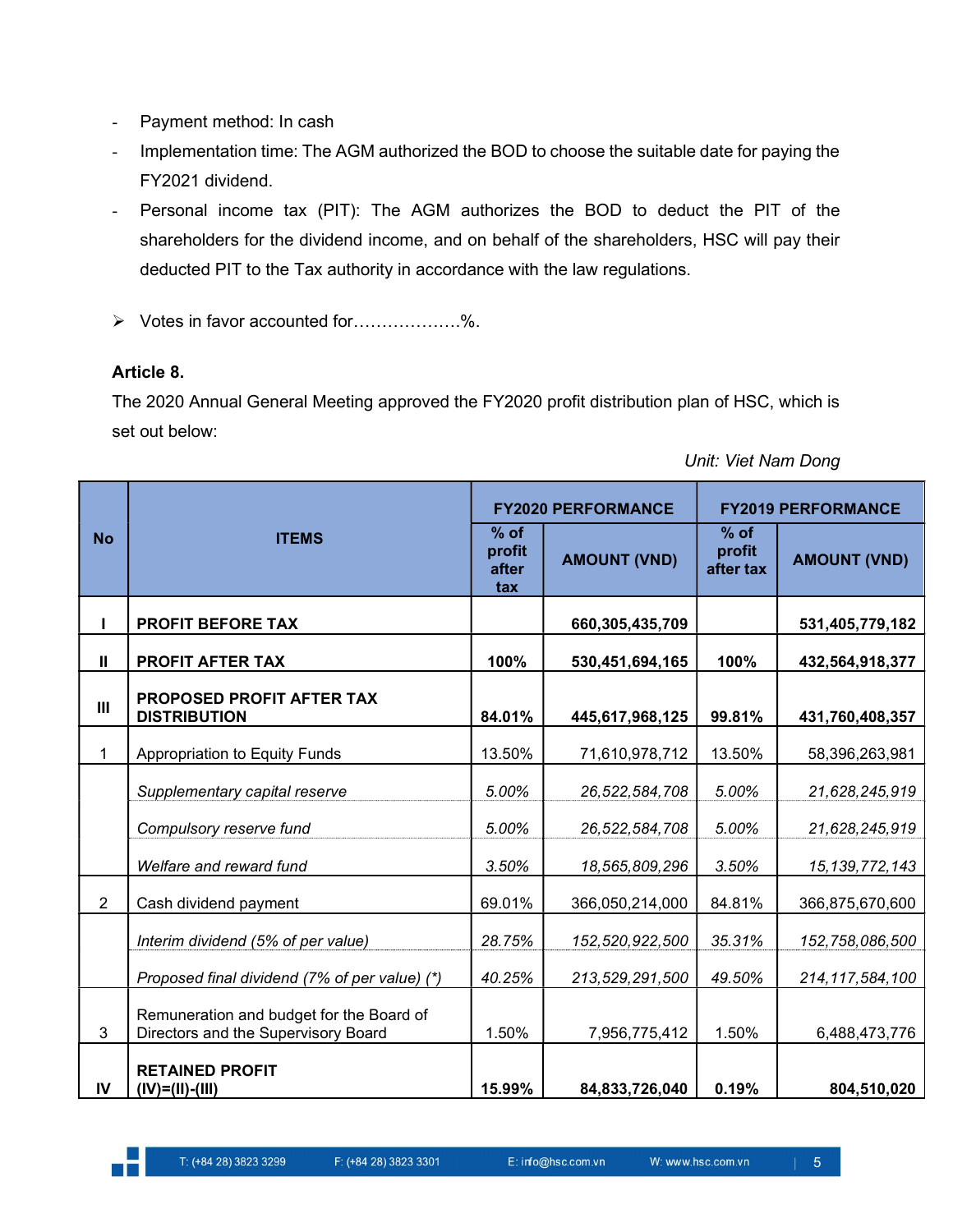|           |                                                                  |                                  | <b>FY2020 PERFORMANCE</b> | <b>FY2019 PERFORMANCE</b>     |                     |
|-----------|------------------------------------------------------------------|----------------------------------|---------------------------|-------------------------------|---------------------|
| <b>No</b> | <b>ITEMS</b>                                                     | $%$ of<br>profit<br>after<br>tax | <b>AMOUNT (VND)</b>       | $%$ of<br>profit<br>after tax | <b>AMOUNT (VND)</b> |
|           | <b>RETAINED PROFITS OF AT THE</b>                                |                                  |                           |                               |                     |
| v         | <b>BEGINNING OF THE YEAR</b>                                     |                                  | 349,567,764,307           |                               | 348,763,254,287     |
| VI        | TOTAL RETAINED EARNINGS AT THE END<br>OF THE YEAR (VII)=(IV)+(V) |                                  | 434,401,490,348           |                               | 349,567,764,307     |

Votes in favor accounted for ……………..%.

#### Article 9.

The 2020 Annual General Meeting approved to authorize the BOD to appoint one of the Big 4 independent audit firms for the interim and annual statutory audit of its financial statements in accordance with the law regulations. The selected auditor must be approved by the State Securities Commission of Vietnam to provide the statutory auditing services to listed companies and securities companies in Vietnam. List of four independent audit firms is as below:

- 1. Ernst & Young Vietnam Co., Ltd.
- 2. KPMG Vietnam Co., Ltd.
- 3. Price Waterhouse Coopers Vietnam Co., Ltd
- 4. Deloitte Vietnam Co., Ltd
- Votes in favor accounted for ……………%.

## Article 10.

The 2020 Annual General Meeting approved to reduce the foreign ownership limit of HSC's charter capital to 49% from 100%.

Votes in favor accounted for ……………%.

## Article 11.

The 2020 Annual General Meeting approved the amendments of HSC's Corporate Charter:

- To approve the amendments of HSC's Corporate Charter (Attached the contents of amendments of draft HSC's Corporate Charter)
- To authorize the BOD to amend the articles of HSC's Corporate Charter, which covered the approval of the AGM.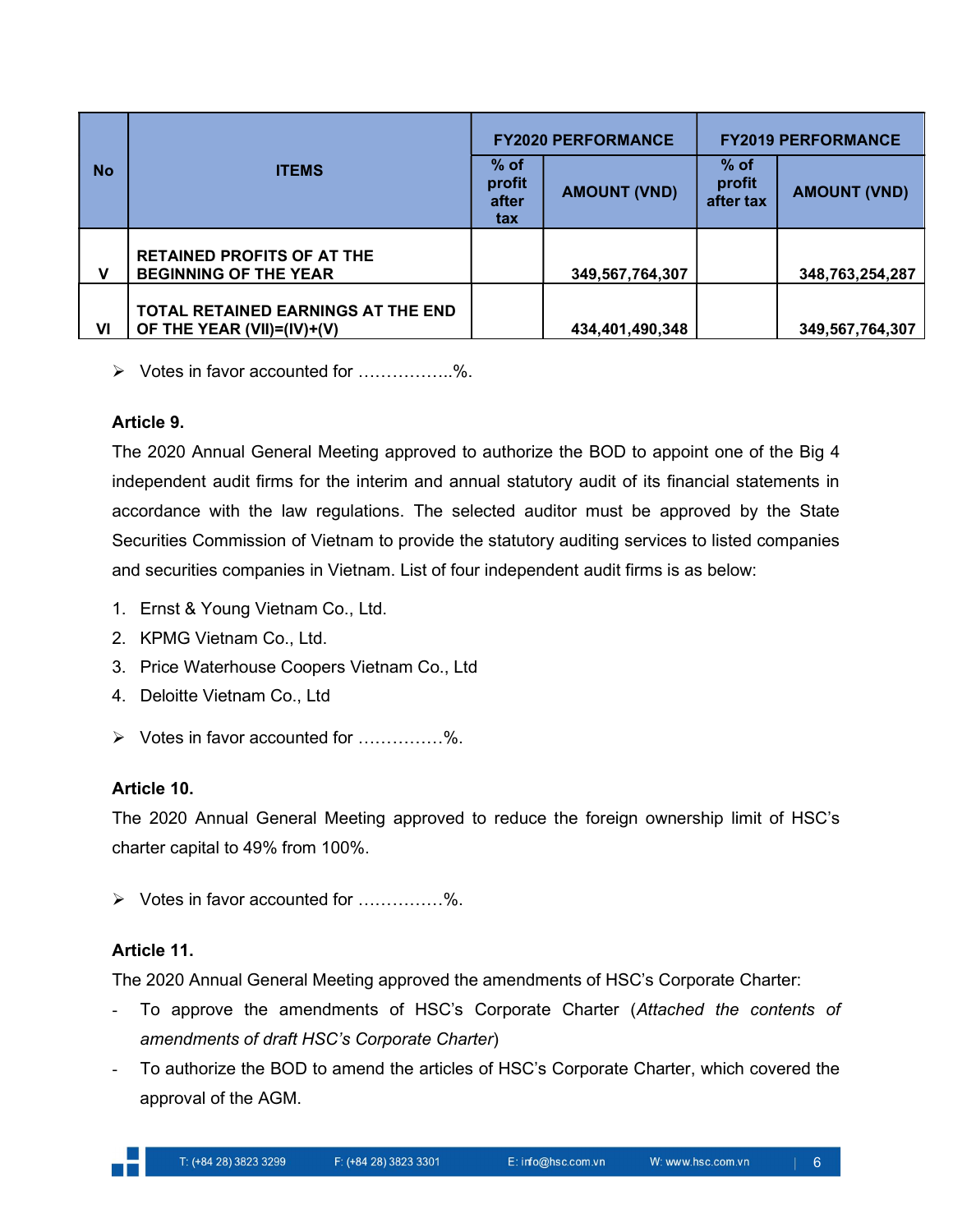- To authorize the Legal Representative to sign HSC's amended Corporate Charter. HSC's amended Corporate Charter shall be effective from the date of FY2020 AGM's approval. The current version of HSC's Corporate Charter approved by AGM Resolution No. 01/2020/NQ-ĐHĐCĐ dated June 23, 2020 shall be replaced.
- Votes in favor accounted for …………….%.

#### Article 12.

The 2020 Annual General Meeting approved the amendments of HSC's Internal Regulations on Corporate Governance:

- To approve the amendments of HSC's Internal Regulations on Corporate Governance (Attached the contents of amendments of HSC's Internal Regulations on Corporate Governance)
- To authorize the BOD to amend the articles of HSC's Internal Regulations on Corporate Governance, which covered the approval of the AGM.
- To authorize the Chairman to sign HSC's amended Internal Regulations on Corporate Governance. HSC's amended Internal Regulations on Corporate Governance shall be effective from the date of FY2020 AGM's approval. The current version of HSC's Internal Regulations on Corporate Governance approved by AGM Resolution No. 01/2018/NQ-ĐHĐCĐ dated April 28, 2018 shall be replaced.
- Votes in favor accounted for ………………%.

#### Article 13.

The 2020 Annual General Meeting approved HSC's Operating Regulations of the Board of Directors:

- To approve the contents of HSC's Operating Regulations of the Board of Directors (Attached the contents of draft HSC's Operating Regulations of the Board of Directors)
- To authorize the Chairman to sign HSC's Operating Regulations of the Board of Directors. HSC's Operating Regulations of the Board of Directors shall be effective from the date of FY2020 AGM's approval.
- Votes in favor accounted for ………………%.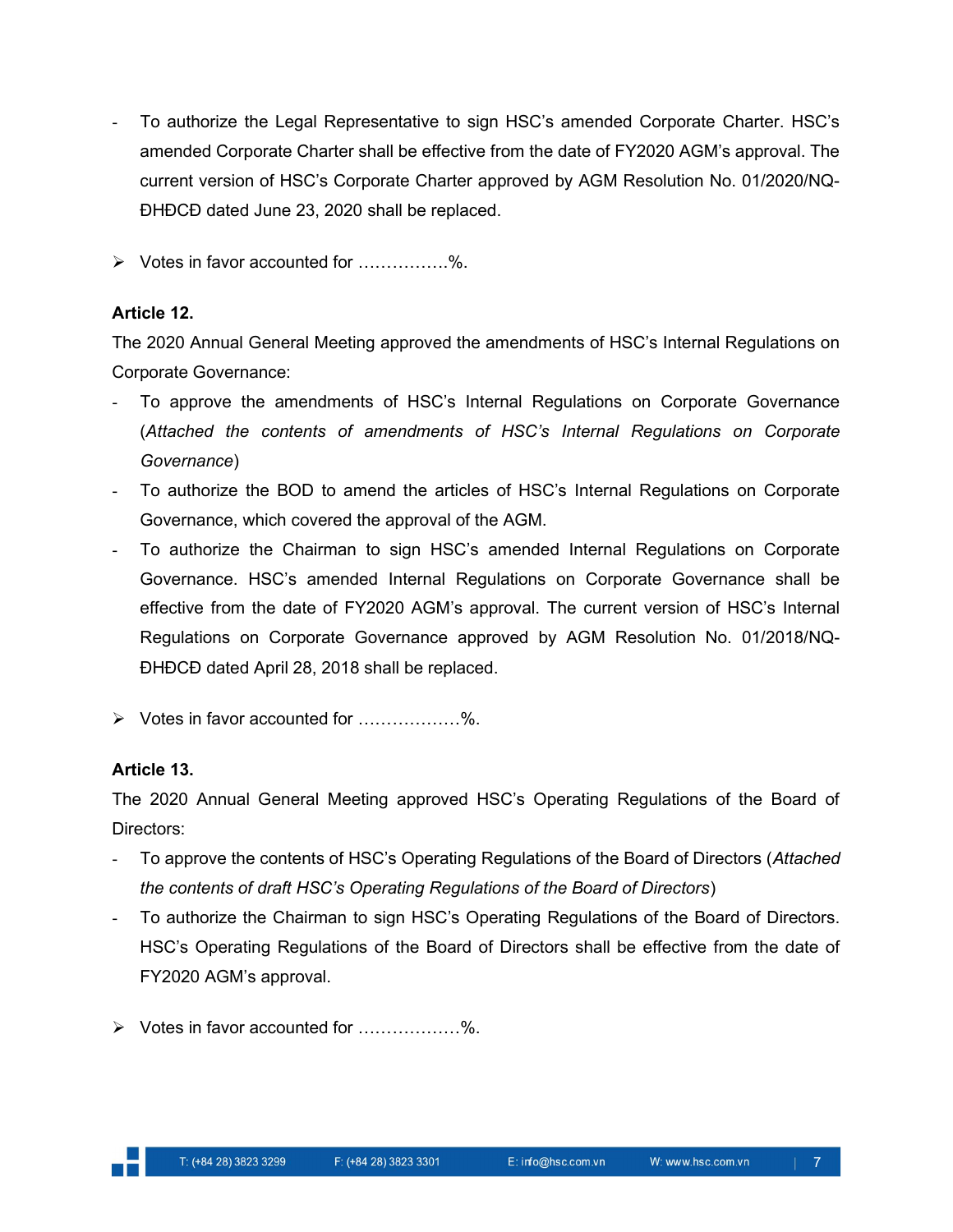#### Article 14.

The 2020 Annual General Meeting approved HSC's Operating Regulations of the Supervisory Board:

- To approve the contents of HSC's Operating Regulations of the Supervisory Board (Attached the contents of draft HSC's Operating Regulations of the Supervisory Board)
- To authorize Head of Supervisory Board to sign HSC's Operating Regulations of the Supervisory Board. HSC's Operating Regulations of the Supervisory Board shall be effective from the date of FY2020 AGM's approval.
- Votes in favor accounted for ………………%.

## Article 15.

The 2020 Annual General Meeting approved the resignation of members of the Board of Directors and the Supervisory Board for the fourth (IV) term (2016 – 2020). This resignation takes effect from the closing of the FY2020 AGM on April 22, 2021.

The members of the Board of Directors:

- 1. Mr. Do Hung Viet
- 2. Mr. Le Anh Minh
- 3. Mr. Le Hoang Anh
- 4. Mr. Lam Hoai Anh
- 5. Mr. Le Thang Can
- 6. Mr. Pham Nghiem Xuan Bac
- 7. Mr. Johan Nyvene

The members of the Supervisory Board:

- 1. Mr. Vo Van Chau
- 2. Mr. Doan Van Hinh
- 3. Ms. Dang Nguyet Minh
- Votes in favor accounted for ……………%

The 2020 Annual General Meeting approved the list of candidates nominated for members of the Board of Directors and the Supervisory Board for the fifth (V) term (2021 – 2025).

List of candidates nominated to members of the Board of Directors: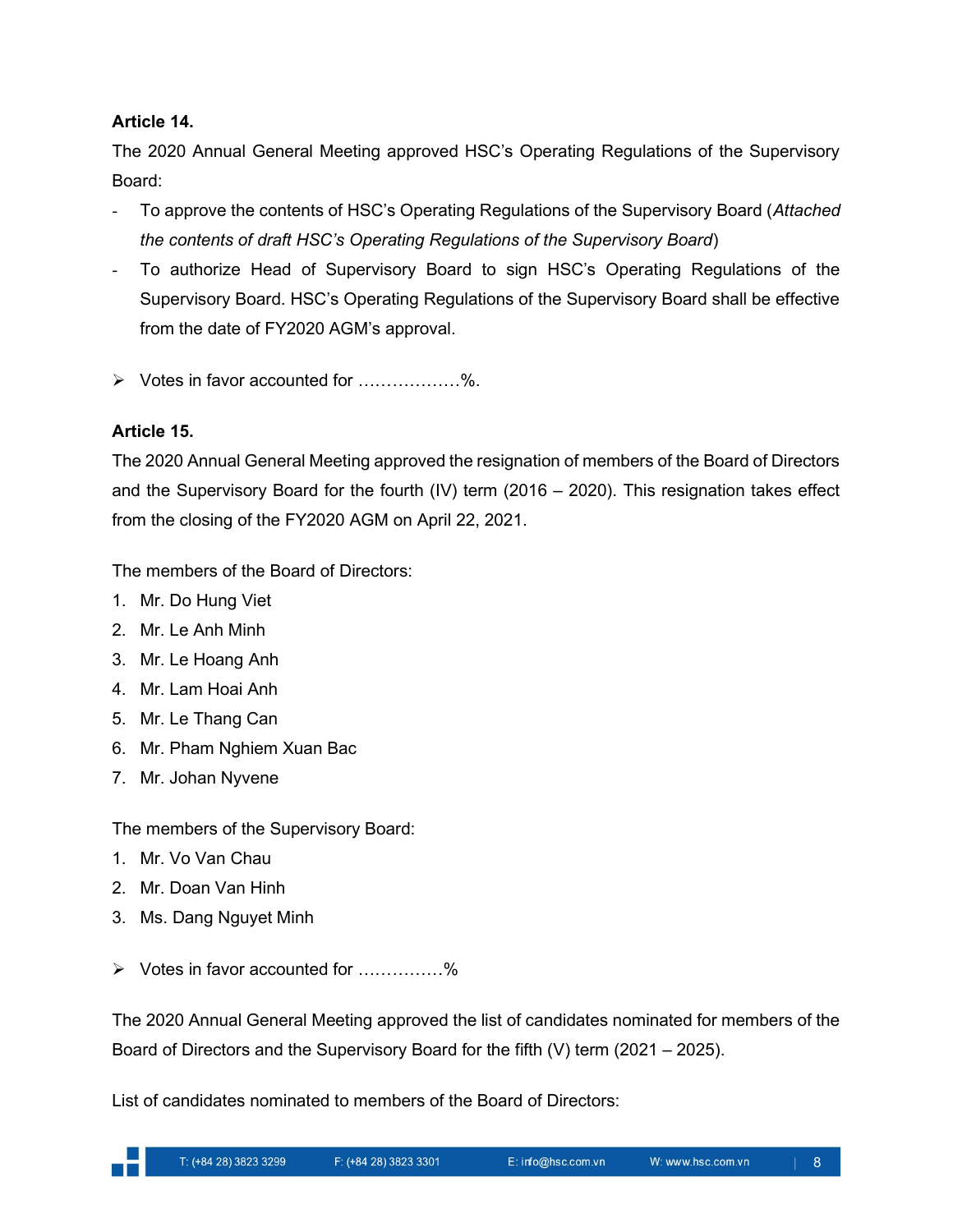1. Full name:

Year of birth:

Nationality:

ID number:

Permanent address:

2. Full name:

Year of birth: Nationality: ID number:

Permanent address:

Votes in favor accounted for ……………%

The 2020 Annual General Meeting approved the list of members of the Board of Directors and the Supervisory Board for the fifth (V) term (2021 – 2025).

The members of the Board of Directors:

- 1. Mr.
- 2. Mr.
- 3. Mr.
- 4. Mr.
- 5. Mr.
- 6. Mr.
- 7. Mr.

The members of the Supervisory Board:

- 1. Mr.
- 2. Mr.
- 3. Mr.

(Attached the election minutes)